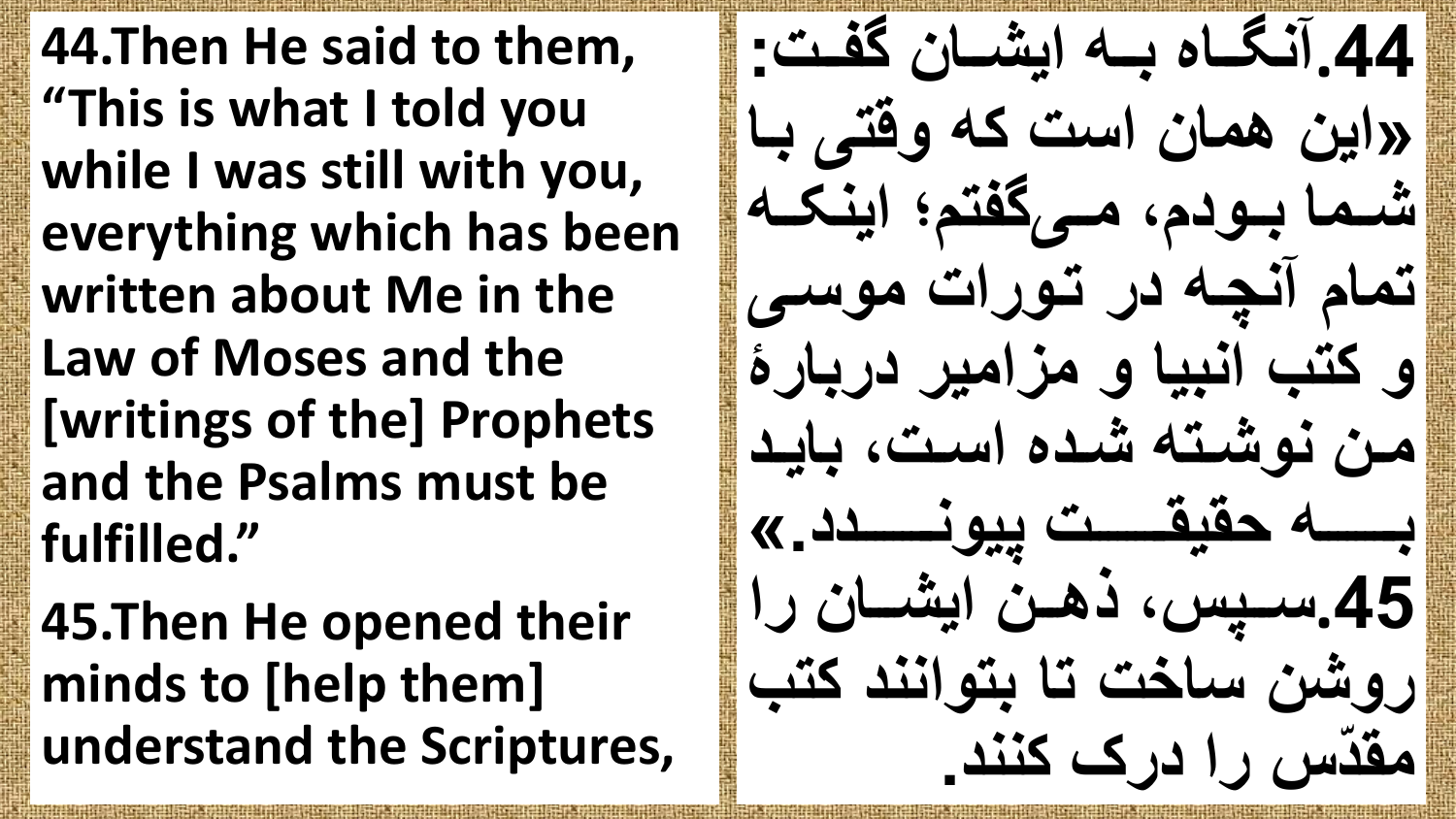**46.and said, "And so it is written, that the Christ (the Messiah, the Anointed) would suffer and rise from the dead on the third day,**

**47.and that repentance [necessary] for forgiveness of sins would be preached in His name to all the nations, beginning from Jerusalem. 48.You are witnesses of these things.**

**49.Listen carefully: I am sending the Promise of My Father [the Holy Spirit] upon you; but you are to remain in the city [of Jerusalem] until you are clothed (fully equipped) with power from on high."**

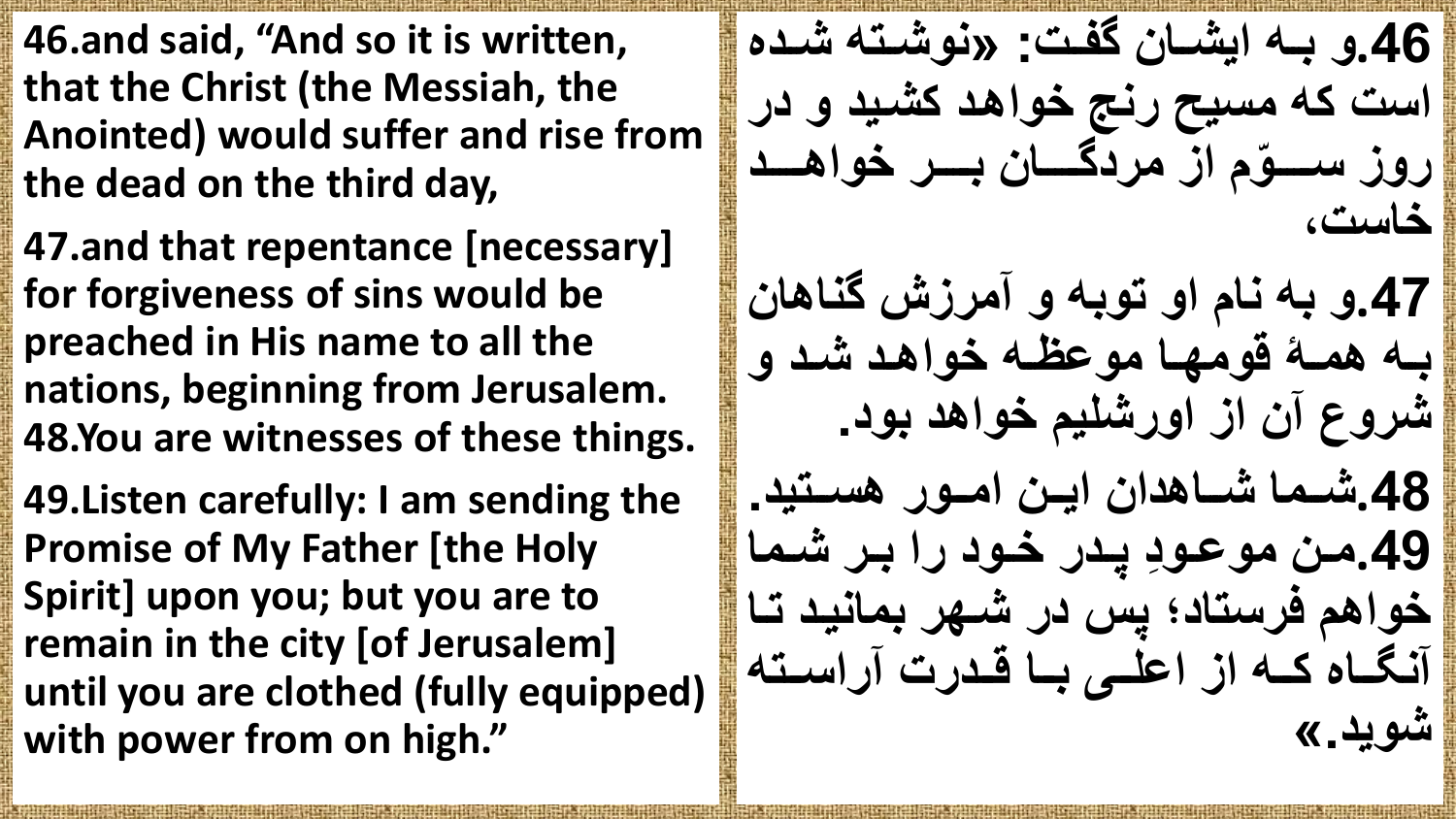**50.Then He led them out as far as Bethany and lifted up His hands and blessed them. 51.While He was blessing them, He left them and was taken up into heaven.**

**52.And they worshiped Him and returned to Jerusalem with great joy [fully understanding that He lives and that He is the Son of God];**

**53.and they were continually in the temple blessing and praising God.**

**.50س ذ گفتب گ افا و گز تاو نفاب اا م و رف نا تب نزمف ای ا مساتوب ی خوم گ النم ک مه ا کتتب مگم**  51 و در همــان حــال کــه برکتشــان **می مگم گز آنب جمگ تتن ان آسامب برده شَد.** 52.ایشان او را پرستش کردند و با شادی عظیم به اورشلیم بازگشتند<sub>.</sub> 53.در آنجـــا ييوســــته در معبـــد می ماندند و خدا را حمد و سیاس **می تنم.**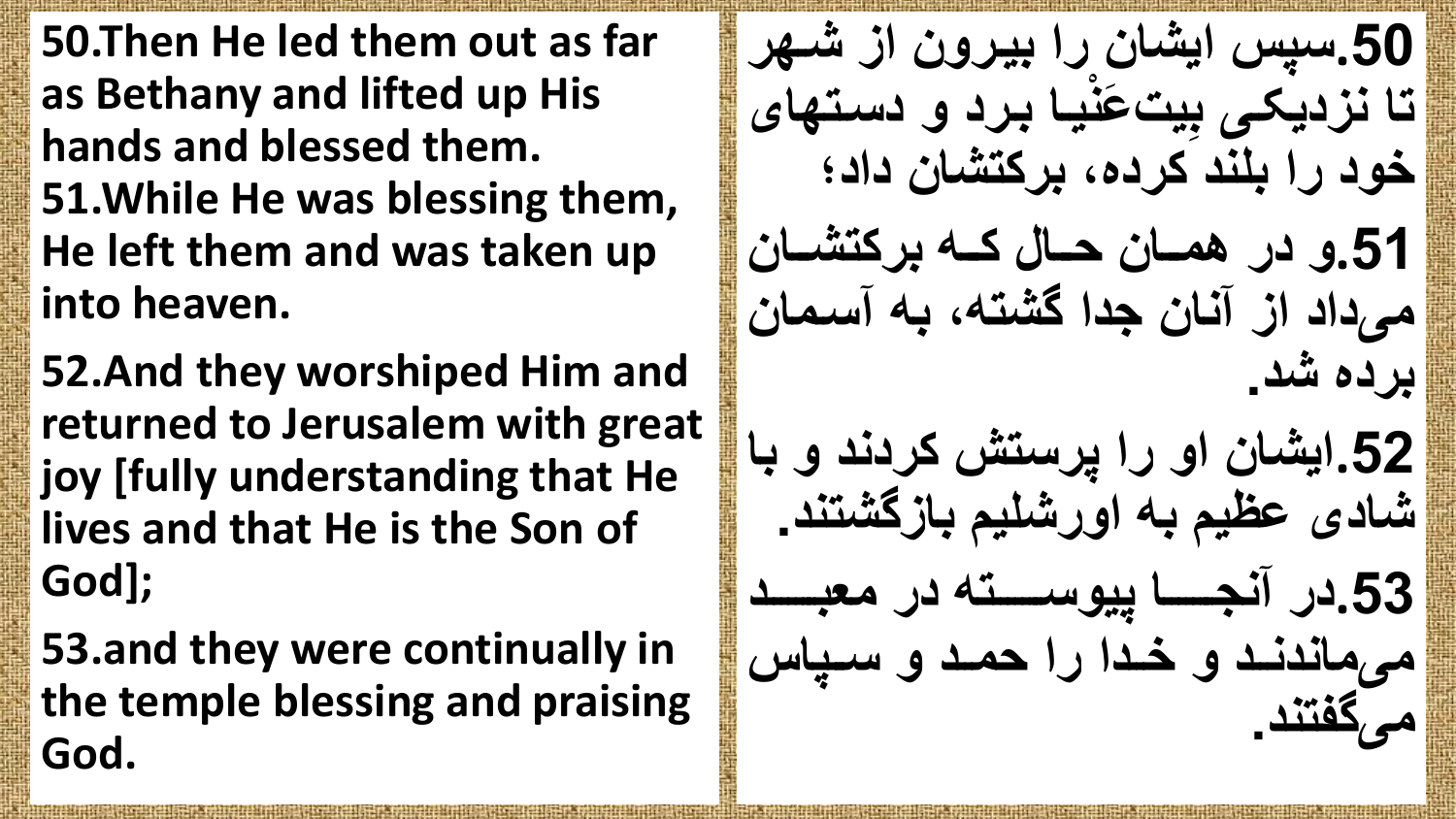**Sermon 29 May 2022:**

**After Ascension: Jesus is Lord!**

## **Dear congregation!**

**1. We have heard about Jesus' Ascension. Jesus is no longer bodily among his disciples but has "ascended into heaven and is seated at the right hand of God the Father". "Jesus is Lord" is how Christians in the New Testament speak of Jesus in heaven. What does this mean for us: Jesus is Lord – and no other?**

**مواهن 29.05.2022 ا م گزا وج :افسی مسفح خمگونم گس** 

دوستا*ن* عزيز

1.مـا در مـورد عروج عي*سى* شَنيديم. **افسای مفگا گز نها جسامی م مفاب تااب مگنش نفساا ال اان »ااان آساامب**  عروج کرد و در دست راست خدا*ی* يدر نشسته است». «عيسى خداوند است» مسيحيا*ن د*ر عهد جديد چگونـه از عیسی در بهشت صحبت می کنند. این برای ما چه معنایی دارد: عیس*ی* **خمگونم گس - و نن مفگ ؟**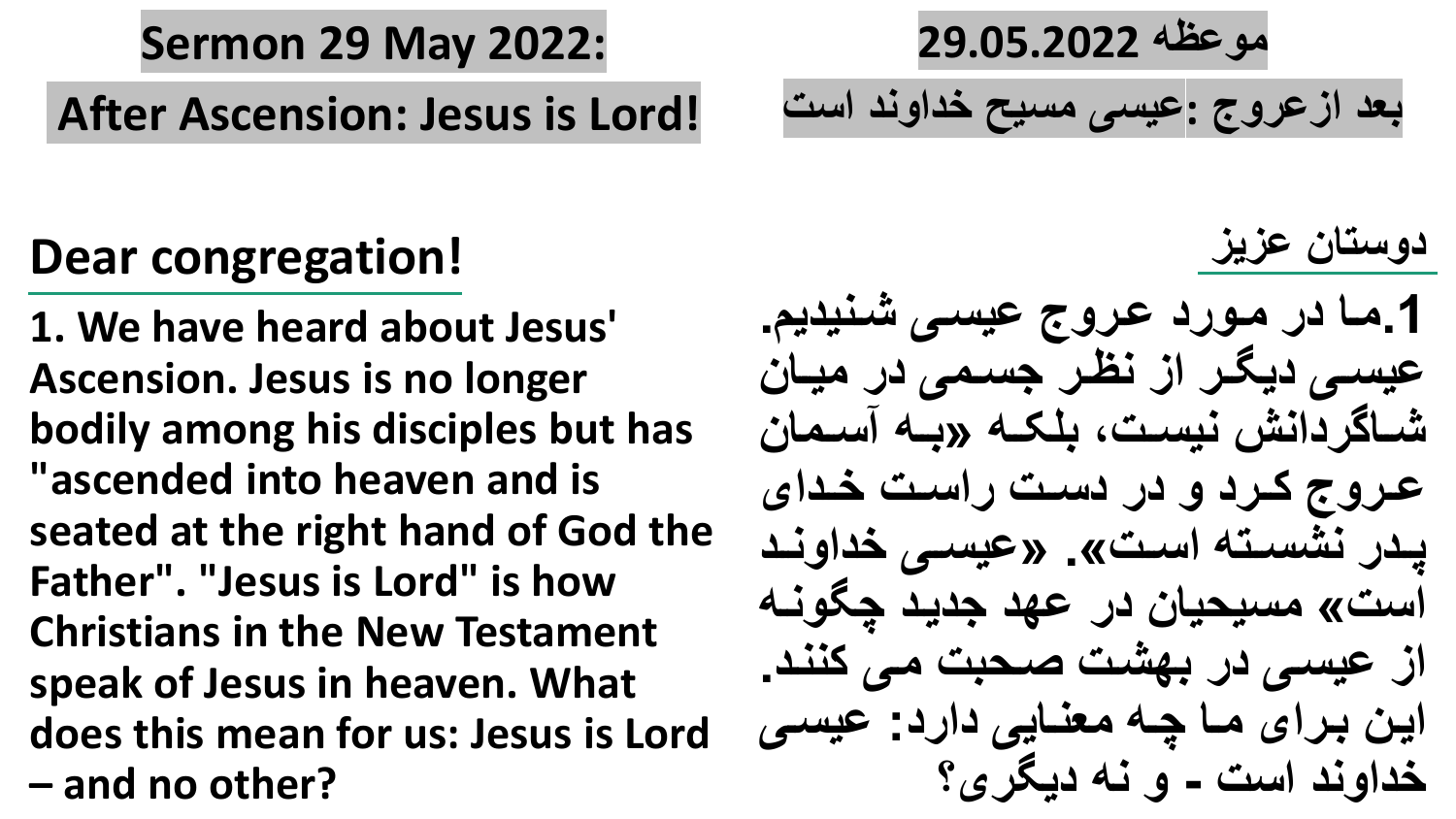**2. Jesus "is Lord over the kings of the earth. He loves us and has freed us from our guilt by his blood" (Revelation 1:5). Here in Germany, we live in a democracy. Governments are elected, they can be criticised and voted out again. This is not possible in dictatorships. There, the rulers are to be worshipped, anyone who criticises them is put in prison.**

2. عي*سـي* «خداونــد بــر يادشـــاهان زمین است. او ما را دوست دارد و با خون خود ما را از گناهانما*ن* رها **کا مه گسا .« )م بتا ن 1:5( گفنجاب**  در آلمـــان مـــا در یـــک دموکراســــ<sub>و،</sub> **زناام ی ماای کناافی. مولاا هااب گنتخاابب مای تاونم مای تاوگ آنواب گ ماو م**  انتقاد قرار داد و دوباره عزل شوند<u>.</u> شما نمی توانید در یک دیکتاتور *ی* این کار را انجام دهید. آنجا قرار است از حاکما*ن* تجلیل شود، هرکس از آ**نها انتقاد کند به زندان می رود.**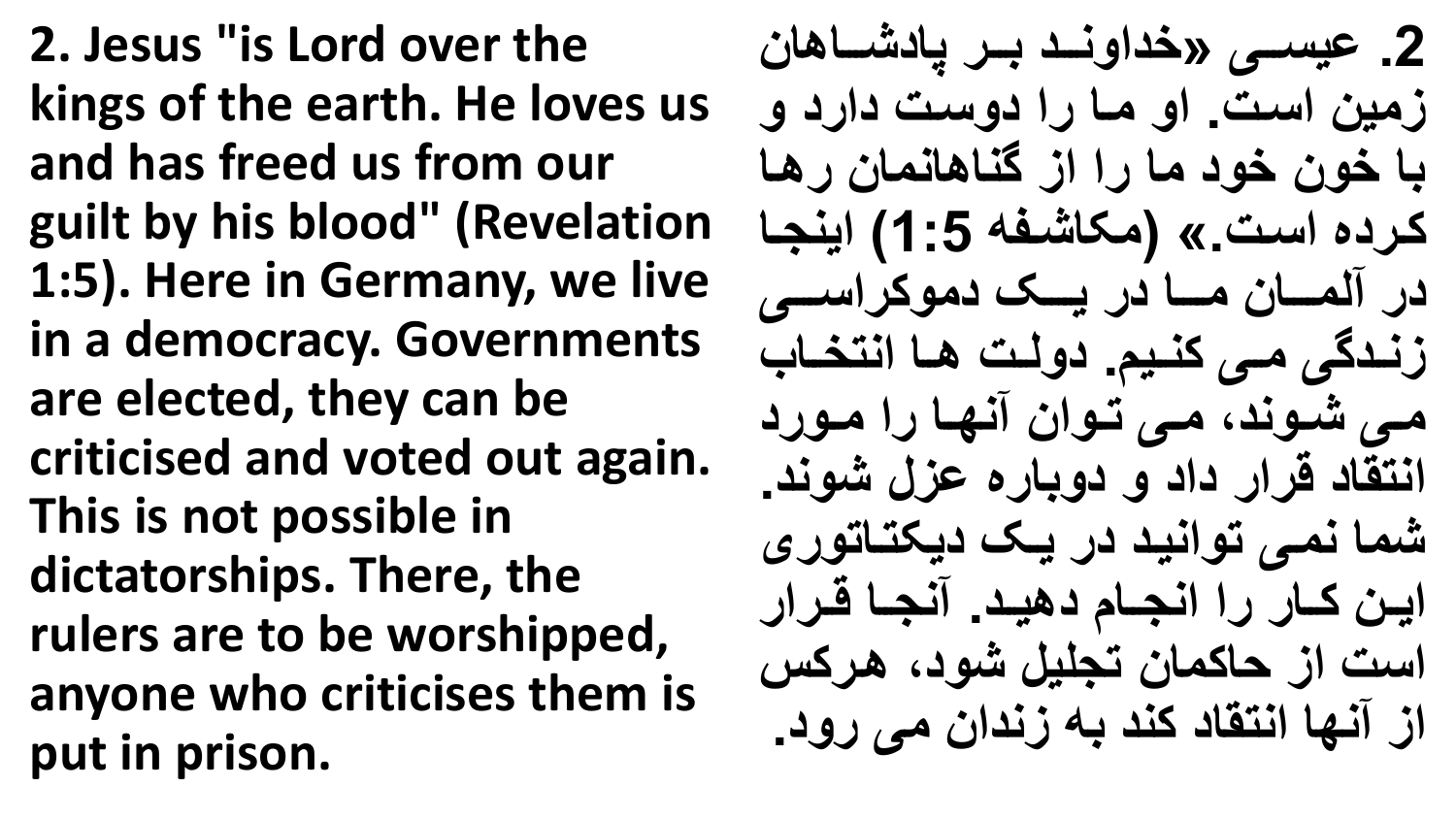**3. Many of you have fled dictatorships. In dictatorships it is claimed that the head of state is the benefactor of his nation. But people in dictatorships are worse off than those in democracies. Dictatorships often do not tolerate a God above them or only accept the religion that secures their rule. Many of you have therefore left your home country.**

3. بسیاری از شما از دیکتاتوری گريختــه ايــد<sub>.</sub> در ديكتــاتور ى هــا ادعا می شود که رئیس دولت خيرخواه ملت خود است. وضع مردم در دیکتاتوری ها بدتر از دموکراسی هاست. دیکتاتوری ها اغلب هیچ خدای<sub>ی ر</sub>ا بالاتر از خود **تنمر نمی کننم فب فدط مفنی گ می**  يذير ند كه حكومت آنها را تضمين **می کنم. انبا گف اسافب گز تامب**  کشور خود را ترک کرده اید.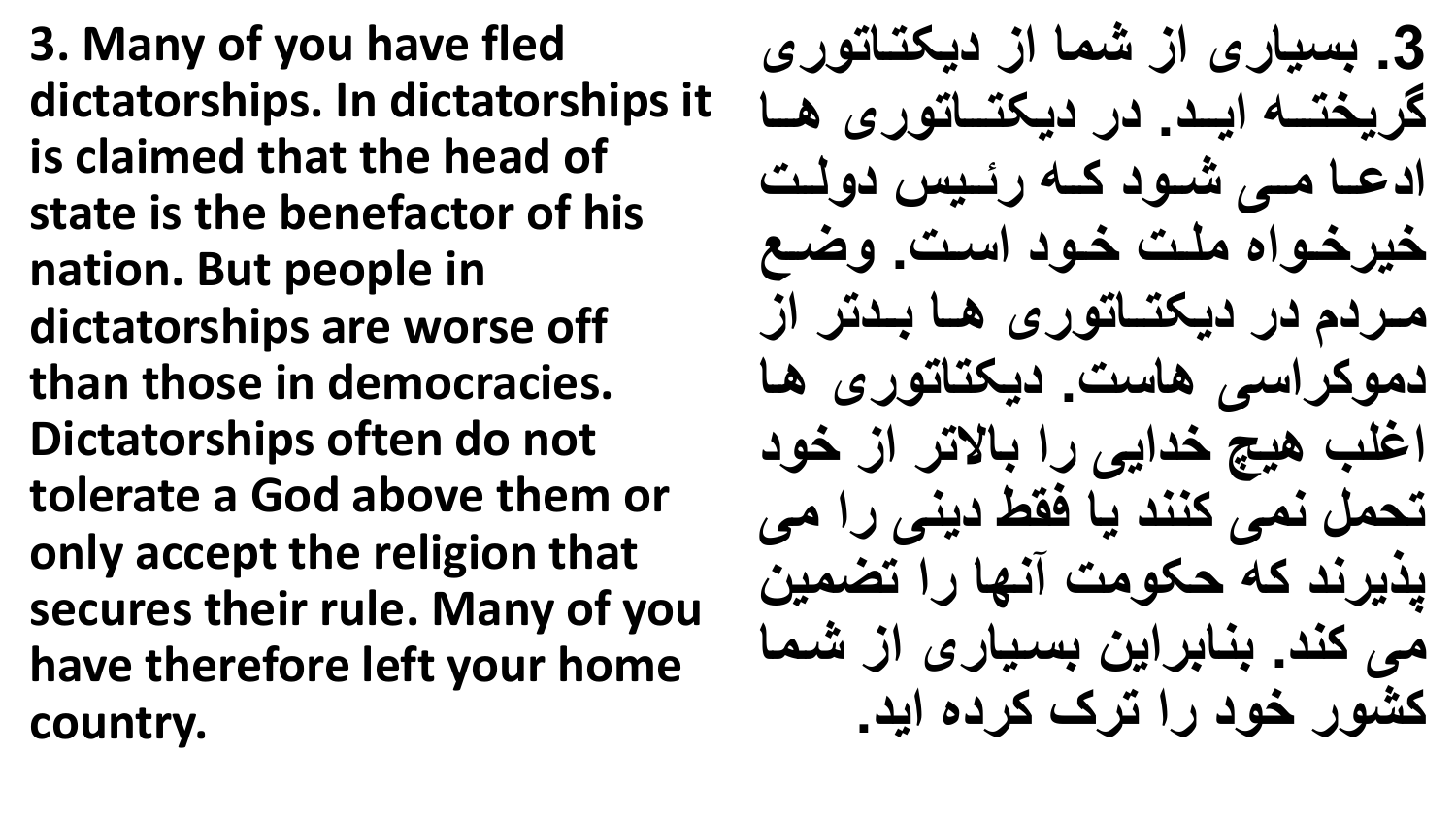**4. As Christians, we do not have to accept the dictator as Lord and benefactor of our lives. My Lord is Jesus. I trust in Him and not in the dictatorship. Faith in Jesus makes me inwardly free even in a dictatorship. Because with Jesus I have a Lord who loves me. He has given everything for me. He has given me forgiveness through his death. Jesus opens heaven for me, shares his indestructible being with me. Jesus is a Lord who is good to me.**

4. ما به عنوان مسيحي مجبور نيستيم **مف تااابتو گ اااان اناااوگ و م اااب و**  بخشنده زندگی خود بیذیریم<u>.</u> یروردگار من عی*سی* است. من بـه او اعتمـاد دارم **نن ان مف تبتو . گفماب اان افسای نفاز**  مرا در یک دیکتاتوری آزاد م*ی* کند. زیرا در عی*سی* خداوندی دارم که مرا دوست دارد. او همـه چیـزش را بـرا*ی* من داد<sub>.</sub> او با مرگش آمرزش را بـه من هدیه داد<sub>.</sub> عیسی بهشت را به روی من **می تبفم مبهف فنب نب ا ف خاوم گ ااب**  من در میا*ن می* گذارد. عی*سی* خداوند*ی* است که به من خوبی کرده است<u>.</u>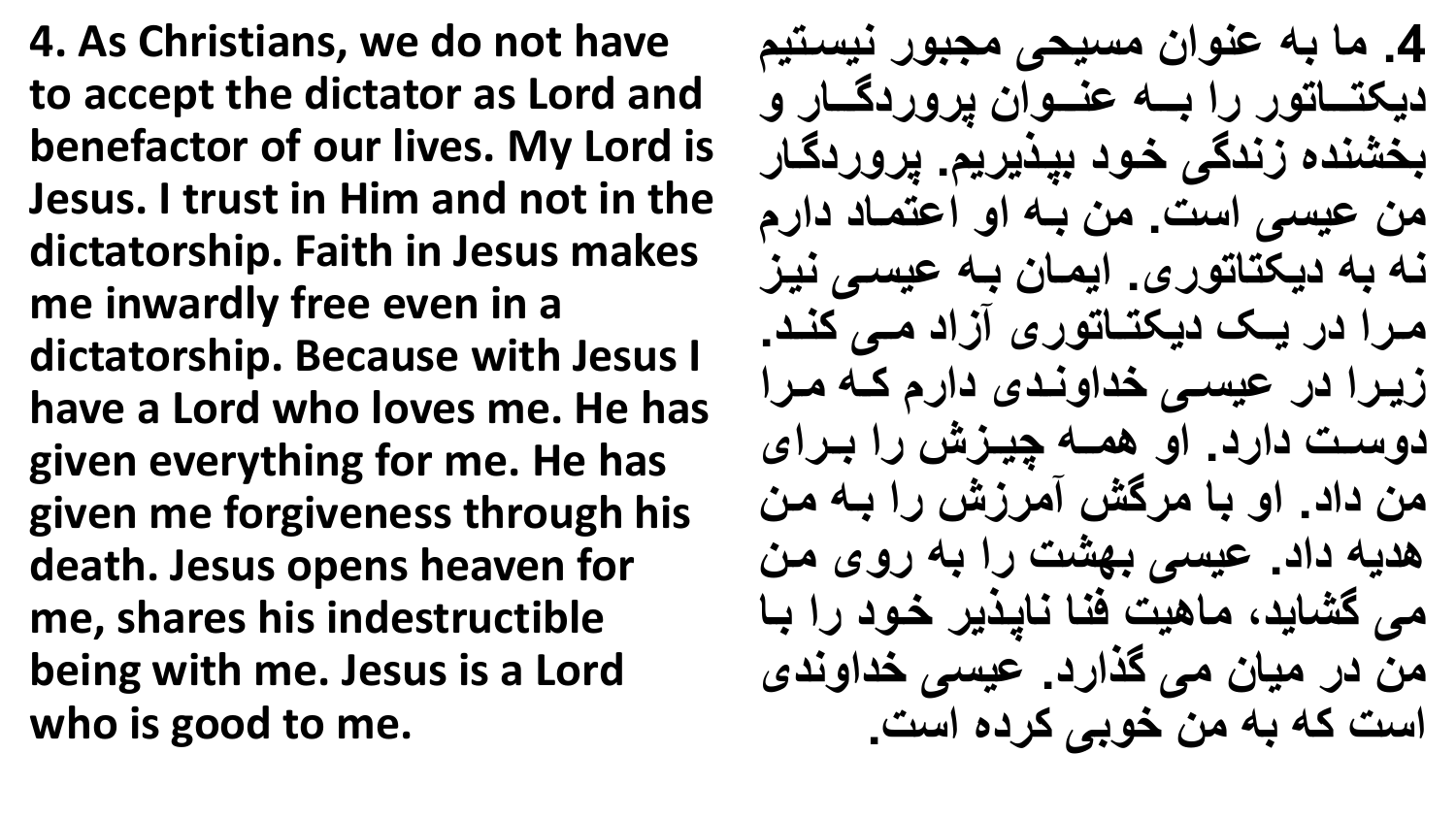**5. Even in bondage I belong to him, but I prefer to live in freedom with him as Lord of my life. Maybe there is a chance to change dictatorship into democracy. Or I can leave the dictatorially ruled country and find a new home in a foreign land. All this is difficult: to live in a dictatorship, to change it or to flee to another country. But Jesus is always with me, he is my good Lord in all circumstances of my life.**

5. من حت*ی ز*مان*ی ک*ه آزاد نیستم بـه او تعلق دارم، اما ترجیح م*ی دهم د*ر آزادی با او بـه عنـوان اربـاب زنـدگیم **زنم ی کنی. تبفم ف تی اا گ تاامفر**  دیکتــاتور ی بـــه دموکراســـی وجــود داشته باشد. یا می توانم کشور تحت حاکمیت دیکتــاتوری را تــرک کـنم و خانه جدیدی در خارج از کشور پیدا کنم. ه*م*ه اینها دشوار است: زندگی در یک دیکتاتوری، تغییر آن یا فرار به کشور دیگر<sub>.</sub> اما عیسی همیشه با من است، او خداوند خوب من در تمام شرایط زندگی است<u>.</u>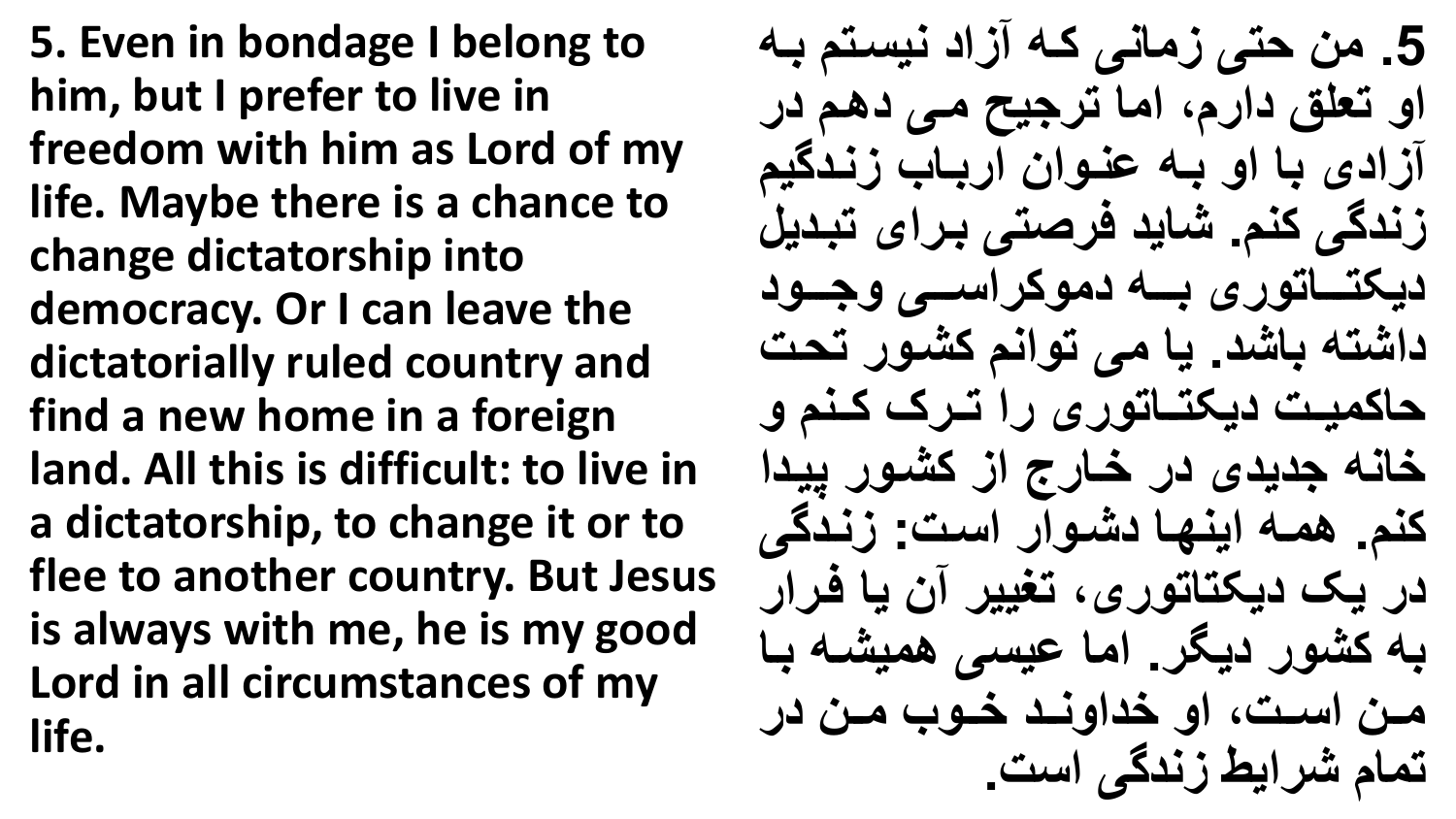**6. Jesus is Lord. "Whoever believes in Jesus will not perish. This is true without distinction for Jews and Greeks. All have one and the same Lord. And he makes all who call on him share in his riches." (Romans 10:11,12) Here in Germany, there is no one who outwardly wants to keep us from our faith in Jesus. No one prevents us from living as Christians. But we are inwardly in danger of competitors of Jesus gaining power over our hearts. I am talking about our worries and problems.**

**.6 افساای خمگوناام گساا . »هاا کاان ااان افسای گفماب آو م هااک نخوگهام تام.**  ايـن بـدون تمــايز در مــورد يـهوديــا*ن* و يونانيــا*ن صـدق مــ کنــد*. همــه خداونــد **ف ساااب مگ نااام وگو رااا وتش گ ااااب هااا کساای کاان گو گ ماای خوگناام تدساافی ماای**  کند.» (روميا*ن*10.11و12) .اينجا در آلمــا*ن* کســی نیسـت کــه بخواهد مــا را از **گفمب مب اان افسای اابز مگ م. هافچ کاذ ماب گ گز زنام ی اان اناوگ مسافنی اابز**  نمـــ<sub>و،</sub> دارد. امـــا در بـــاطن مـــا در خطــر قدرت گرفتن رقبا*ی* عیسی بر قلب ما هستیم. من از نگران*ی* ها و مشکلاتما*ن* می گویم.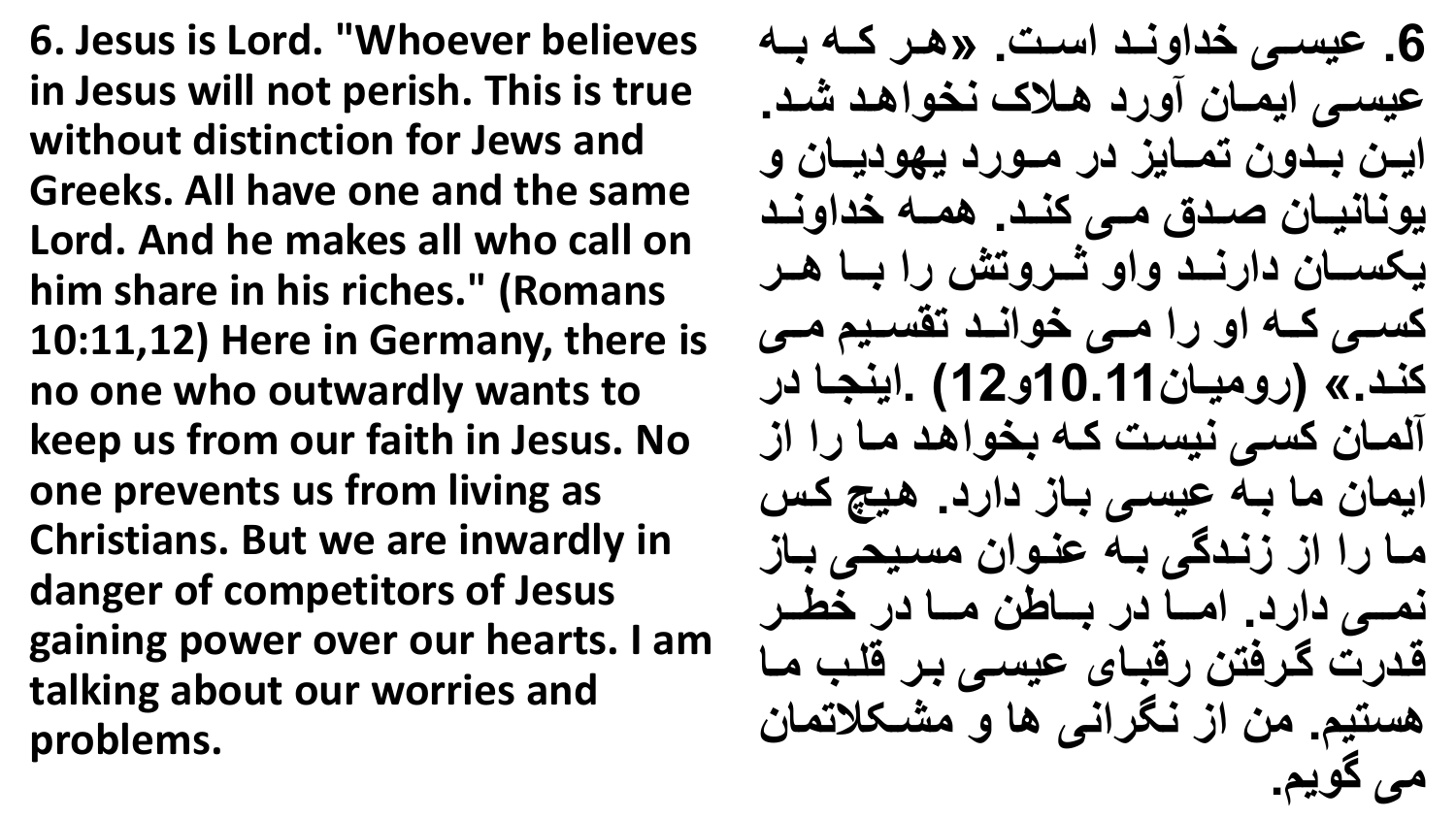**7. Each and every one of us knows it; the worry that dominates our heart, the problems around which our thoughts revolve. For each and every one of us it is probably something different. But whether you are ill or healthy, poor or wealthy, worries and problems can easily nest in your head and heart and dominate you. Sometimes I think I can't cope. The worries are getting on top of my head. Then I pray: "Lord, help!" And something changes.**

7. هر يـك از مـا ايـن را مـى دانـيم. **نگ گنفواابفی کاان ااا قلااب مااب مساالط**  است، مشکلاتی که افکار ما حول آن می چرخد. احتمالا برای همه متفاوت است. اما چه فرد بیمار باشد یا **سبلی فدف فب ر وتمنام نگ گنای هاب و**  مشکلات خیلی راحت در ذهن و قلب **الناان ماای کنناام و ااا مااب مساالط ماای تااونم. اابهی گوقااب ف اا ماای کاانی:**  نمـ*ی* تـوانم ایـن کـار را انجـام دهـم. نگران*ی* ها سرم را فرا م*ی* گیرد. **س ذ ماب مای کانی: »افسای مسافح**  کمکم کن!» و چیزی تغییر می کند.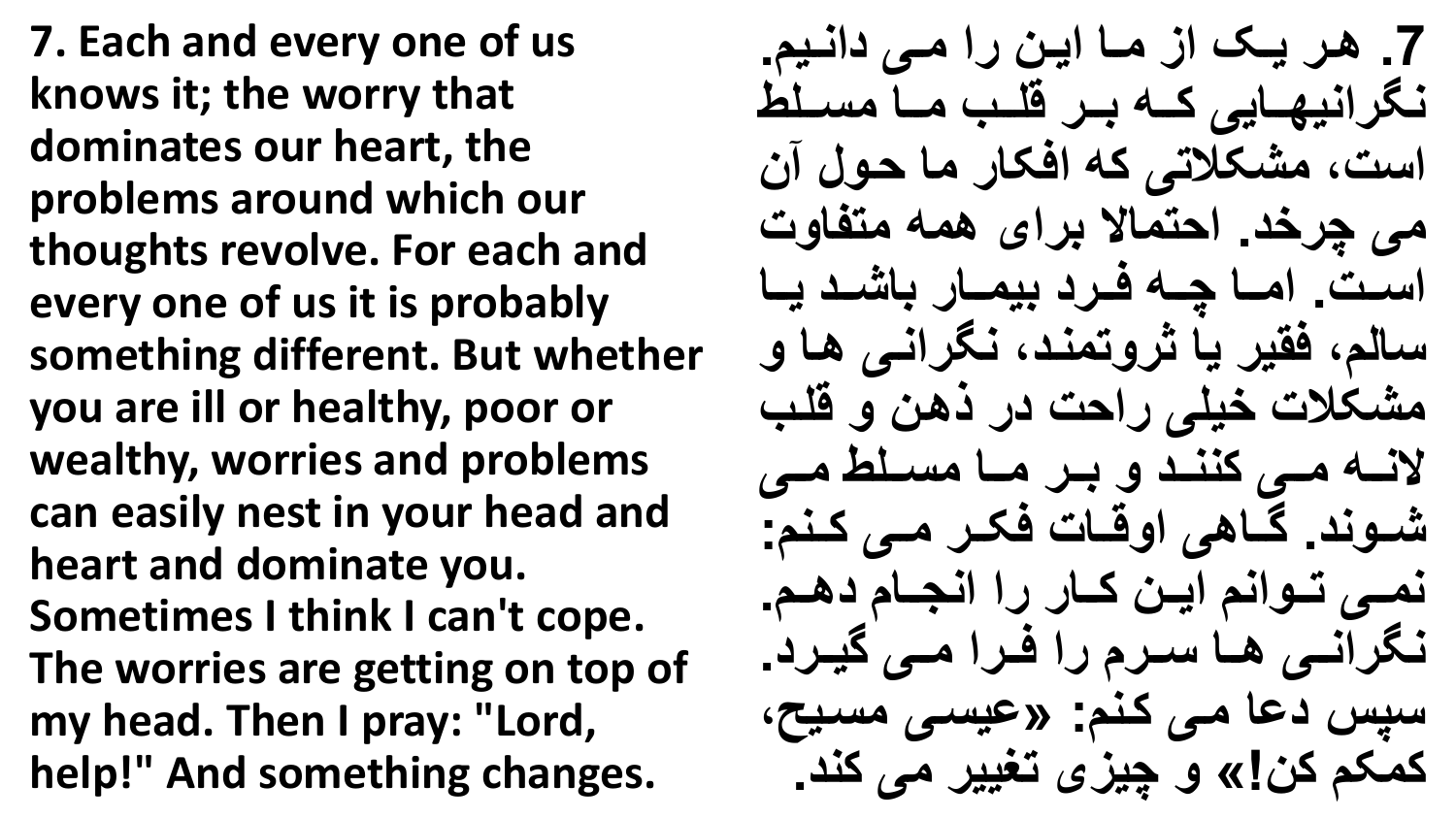**8. For there is one who is stronger than our worries and problems. "Whoever believes in Jesus will not perish ... All have one and the same Lord. And he makes all who call on him to share in his riches." (Romans 10:11,12) We are not alone with our worries. We are not at their mercy and will not perish from them. My life as a Christian takes place with Jesus. I entrust everything that causes me worries and problems to him.**

**.8 چو گو کسفس کن گز نگ گنای هاب و مت ا مب قو ت گس . »ها کان**  بـه عیســ ایمـان آورد هـلاک نخواهد شد<sub>۔ ۔۔۔</sub> همــه یــک پروردگــار یکســان دارند و او **گروتش را با هر که او را ماااااای خوگناااااام تدساااااافی ماااااای کناااااام.« ) ومفب 10.11 و 12( مب م نگ گنی خوم تنوب نفستفی. مب تسلفی آنوب نفستفی**  و از دست آنها هلاک نخواهیم شد. **زنـدگی مـن بـه عنـوان یـک مسـیمی نااور منااو افساای ماای چ خاام. هاا چفز کن اباث نگ گنای و متا ر ما**  م*ی* شود را به او می سپارم.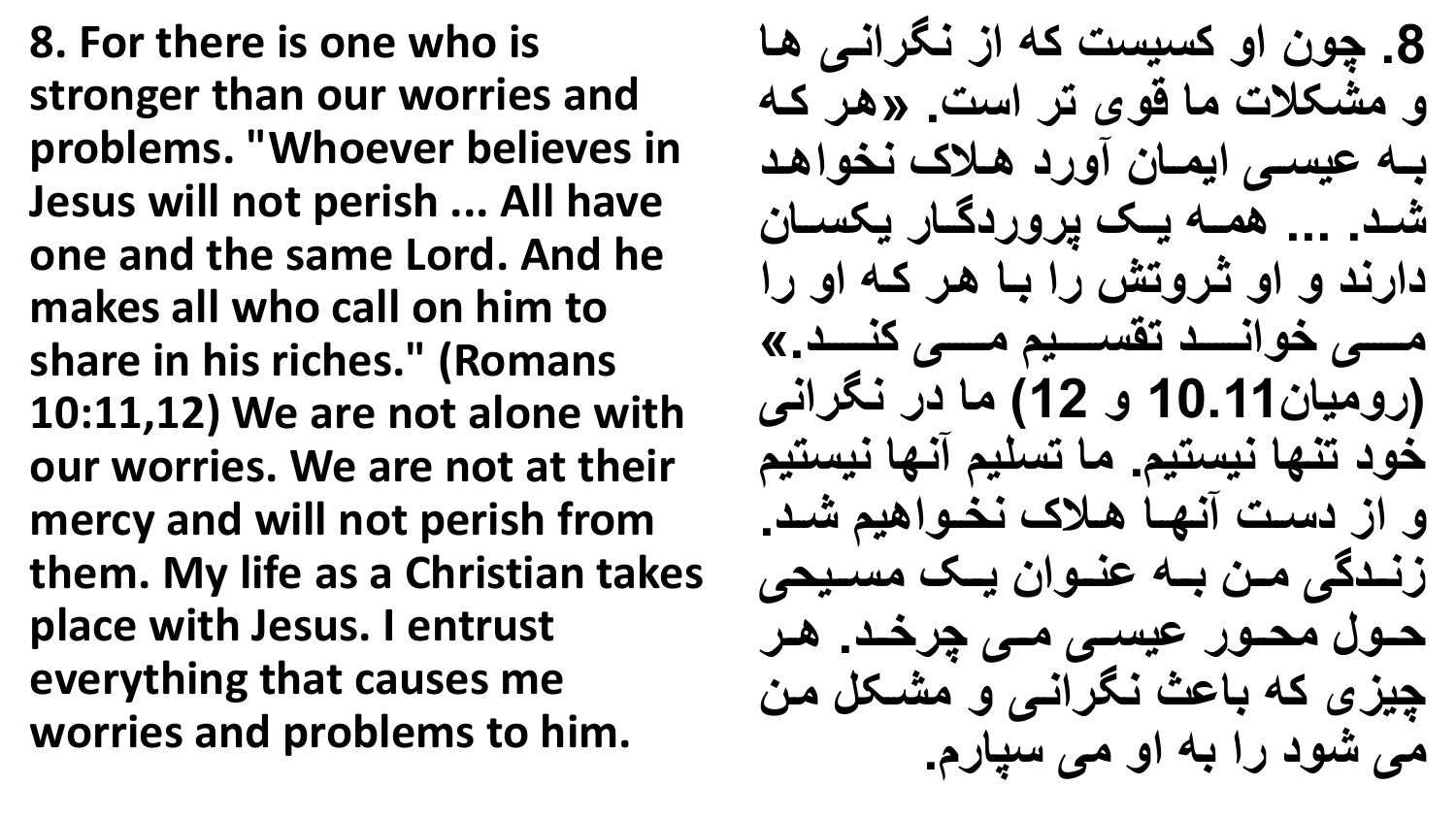**9. With Jesus at my side, the problems are no longer above me, but are given a new place below me. Jesus is one who caresses my soul and one who actively helps me. But Jesus can also expect me to carry external burdens. Then Jesus is the guardian of my heart, who makes sure that the problems don't eat me up inside. My heart belongs to Jesus. He is stronger than all problems. "He makes all who call on him to share in his riches."**

9. بـــا بـــودن عيســــى مســـيح در كنــــارم، مشكلات ديگربر من مسلط نيستند، بلكه جای جدیدی دارند که تحت نظر من تعیی<u>ن</u> **تمه گس . افسی کسی گسا کان وم ما گ نوگزش می کنم و کسی گس کن ف بالنان**  به من کمک می کند. امـا عی*سی* همچنین هی تواند از من انتظار داشته باشد که در مقابل فشــار *های* بیرونـی ایسـتادگی داشته باشــم.چــون عيســي در مقابــل قلــب مــن **نگواب گسا و موگهاب گسا تاب متا ا**  از درون مــن را نخورنــد. قلــب مــن بــه عیســی تعلــق دارد. او از همــه مشـــکلات قوی تـر اسـت<sub>.</sub> «او تـُروتش را بـا همـه **کسبنی کن گو گ می خوگننم تدسفی می کنم«.**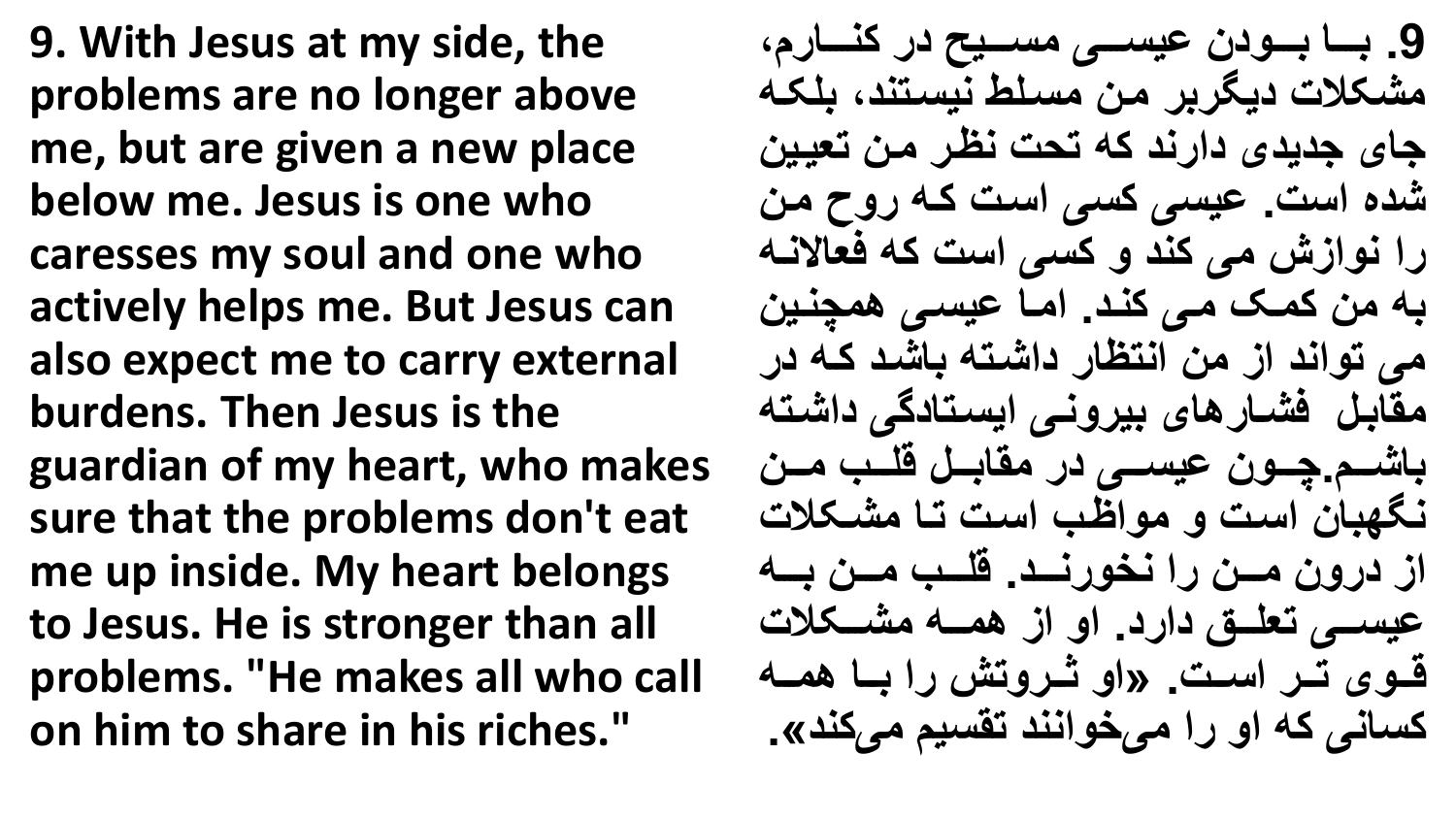**10. Jesus is the Lord. "In Jesus all things should come to pass. For He made peace through the blood He shed on the cross. Yes, through Him all things were reconciled – on earth as in heaven" (Colossians 1:20). Our world keeps scaring us. The war in Ukraine. The Corona problems that will probably come back in the autumn. Climate change, which is already changing life on this earth for the worse for many people.**

**.10 افسی خمگونم گس . »همن چفاز**  باید به عی*سی* منتحی شود. زیرا او از طریق خونی که بر صلیب ریخت، صلح کرد. آری، همه چیز به وسیله او در زمـــين بـــه صـــــلح رســــيد **همبنگونااااااان کااااااان م آسااااااامبنوب.« )کولسافب 1:20( منفاب ماب اب هاب و**  بارهـا مــا را مــ<sub>ی</sub> ترســاند. جنــگ در اوکراین مشکلات کرونــا کـه احتمــالاً در پاییز باز خواهد گشت<sub>.</sub> تغییرات آب و هــوايي، کـــه در حـــال حاضـــر **زنسدگی روی ایسن زمین را بسرای** بسیا*ری* از مردم بدتر می کند.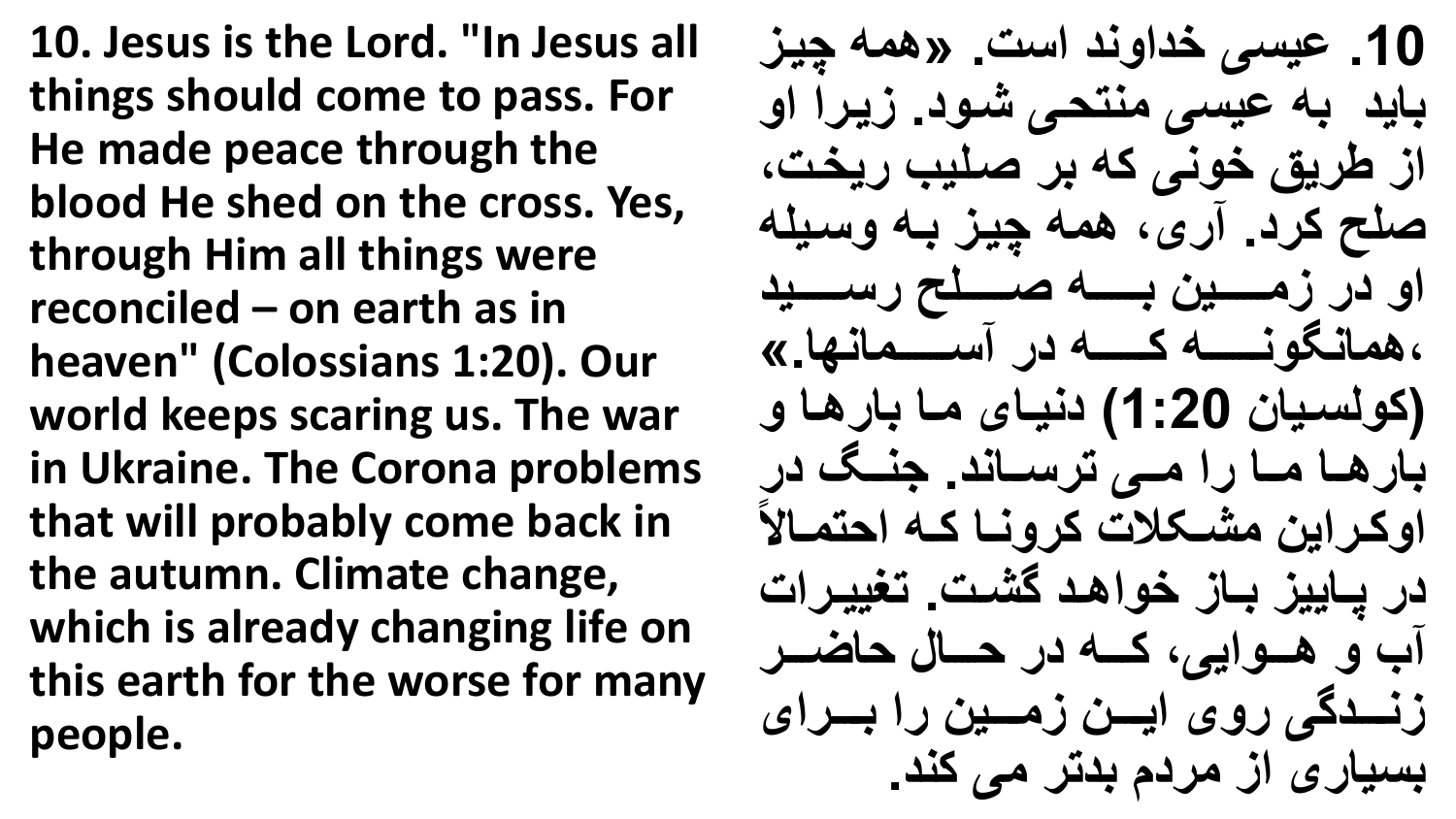**11. Where will it all lead, we ask ourselves? Are there dark, anonymous powers that rule our world and drive it more and more into the abyss? Sometimes we think so. But as Christians we can believe: Jesus is Lord. "In Jesus everything was to come to its end ... Yes, through him all things were reconciled – on earth as in heaven" (Colossians 1:20).**

**.11 گز خاوم مای سافی همان گفنواب**  بــه کجــا مـــ انـجامـد؟ آیــا ایــن قـدرت **هاب تب فا و نبتانبذ گسا کان اا**  جهان ما حکومت می کنند و آن را **افش گز افش اان و طان مای کتابننم؟ ابهی گفنطاو ف ا مای کنافی. گماب اان انوگ فا مسافنی مای تاوگنفی اابو کناافی: افساای خمگوناام گساا . »هماان**  چیز باید به عی*سی* منتحی شود. ... آری، همــه چیــز بــه وســیله او بــر **زماف اان الح سافم همابنطو کان م آسمبنوب « )کولسفب 1:20(.**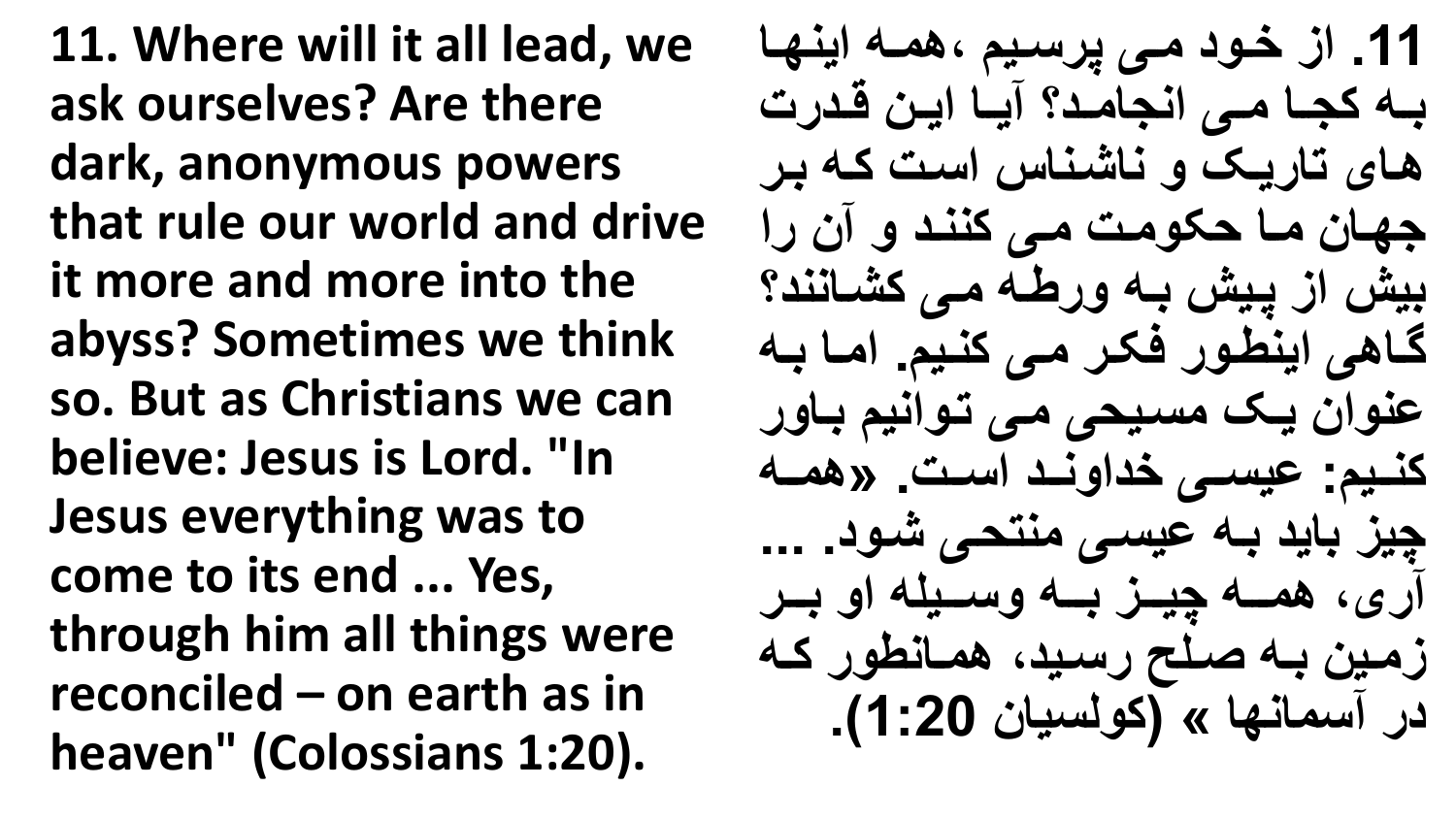**12. Jesus did not leave our world to itself. Invisible to us, he co-rules our world. Concealed above our world is the cross of his reconciliation. Jesus will also lead our world to a good goal. Therefore, we do not have to fear for our world. It too is in Jesus' hands. Stronger than all the evil that appears is the reconciliation that Jesus brings about, on earth as it is in heaven.**

**.12 افسی منفب مب گ ان نابر خاوم**  ر هــا نـكــرده اســت<sub>-</sub> او مخفيانــه بــر دنیای ما حکومت م*ی* کند. صلیب **آتاتی گو اا جواب ماب گف گتاتن تامه**  است. عیسی همچنین جهان مـا را بـه **فا هامب خاوب هامگف خوگهام کا م.**  يس لازم نيست برای دنيای خـود بترســيم. چــون آن نيــز در دســتا*ن* عیس*ی مسیح* است. قـویتر از هـر **تاا کاان خااوم گ نتااب ماای مهاام ا کتی گس کن افسی ان گ مغب مای**  آورد، "در زمــين همــانطور کــه در اسمان است."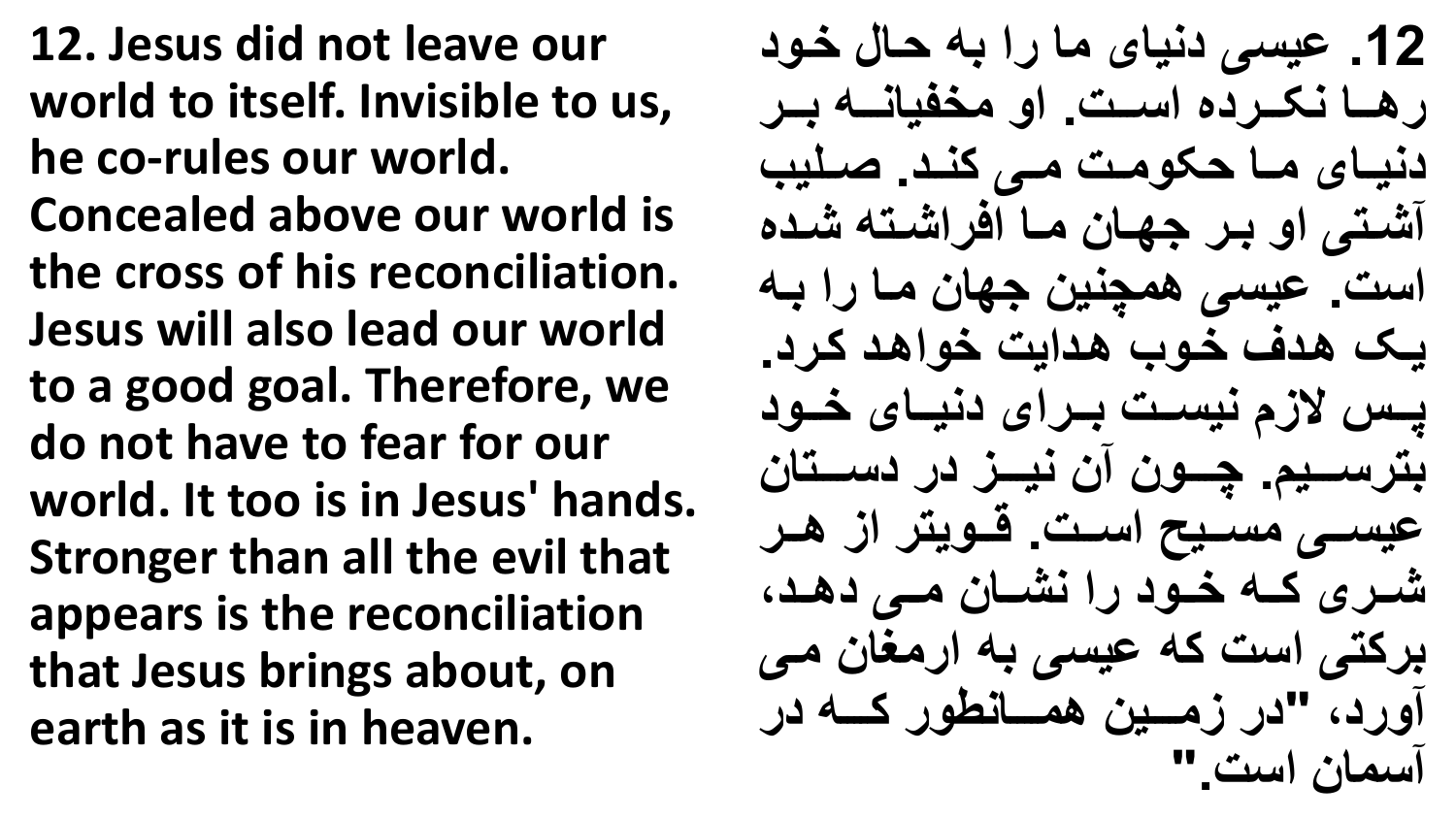**13. This is still hidden from us. We do not yet see all this. Evil often seems to triumph. But Jesus has already begun his reign over the world. In the end, all will be well. His peace will also have the last word over our world.**

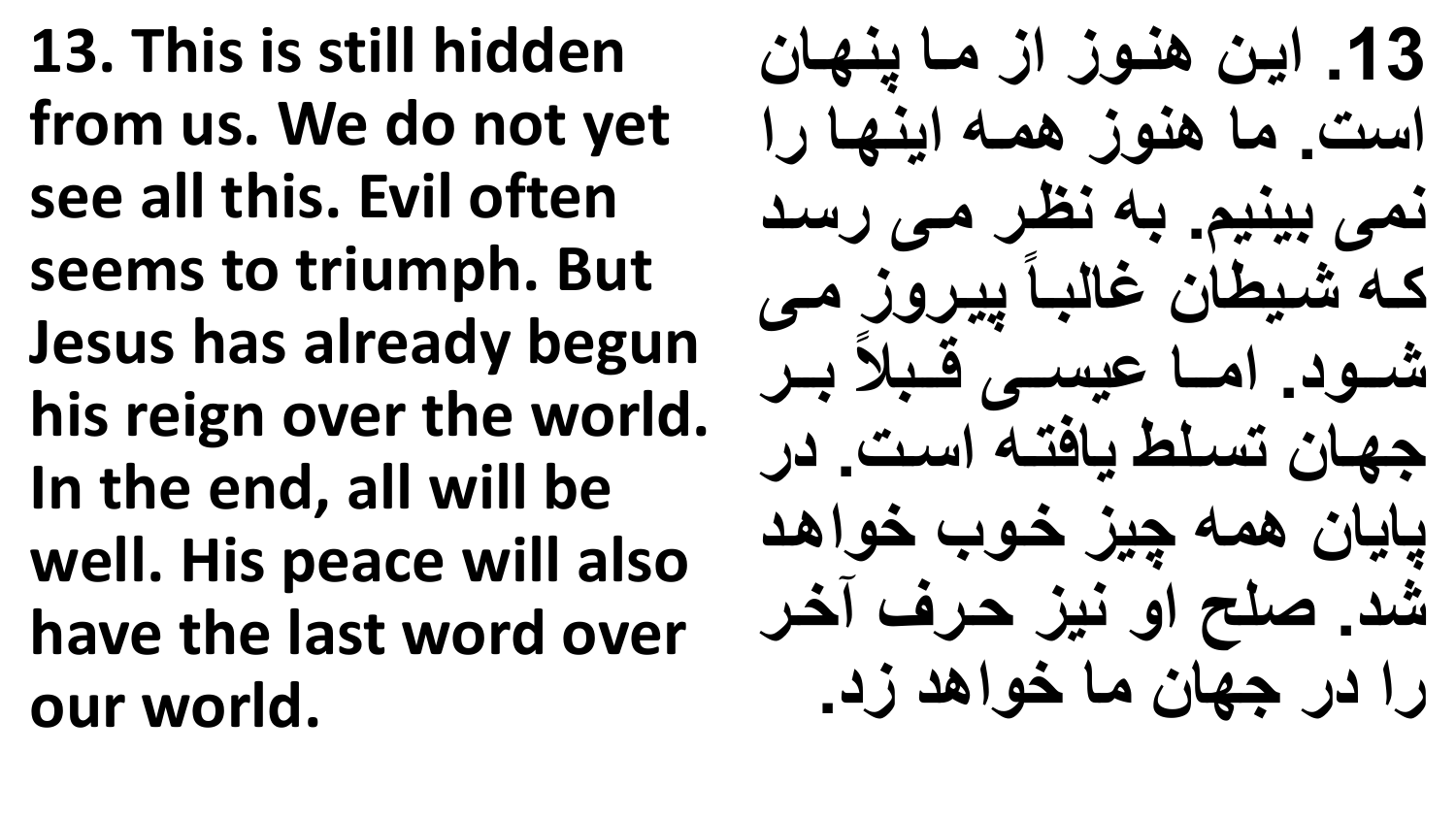**14. Jesus is Lord. "Jesus is the head of the body – the church" (Colossians 1:18). In countries where there is no religious freedom for Christians, they ask themselves: how can they live their faith if they are constantly disadvantaged and marginalised? In countries like Germany, where there is freedom of religion, but also life without religion, we ask ourselves: how can we be a church with less space, money and personnel, with a Christianity that is only a little supported by society?**

14. عیسی خداوند است. «عیس*ی* سر **امناان کلفسااب گساا .« )کولساافب 1:18(**  در کشـورهایی کـه هـیچ آزادی مـذهب*ی* برا*ی* مسیحیان وجود ندارد، مسیحیان از خود می یرسند: چگونـه مـی تواننـد ابمان خود را حفظ کنند، در حـال*ی* کـه دائماً در محرومیت هستند و بـه حاشیه  **گنااامه مفتاااونم؟ م کتاااو هبفی مبننااام**  آ**لمان که آزادی مذهب و همچنین زندگی** بـــدون مـــذهب وجـــود دارد، از خـــود **می ساافی: چگوناان می تااوگنفی کلفساابفی**  باشیم بـا فضـا، یول و کارمنـد کمتر، بـا مسيحيتي كه فقط اندكي توسط جامعه **نمبف می توم؟**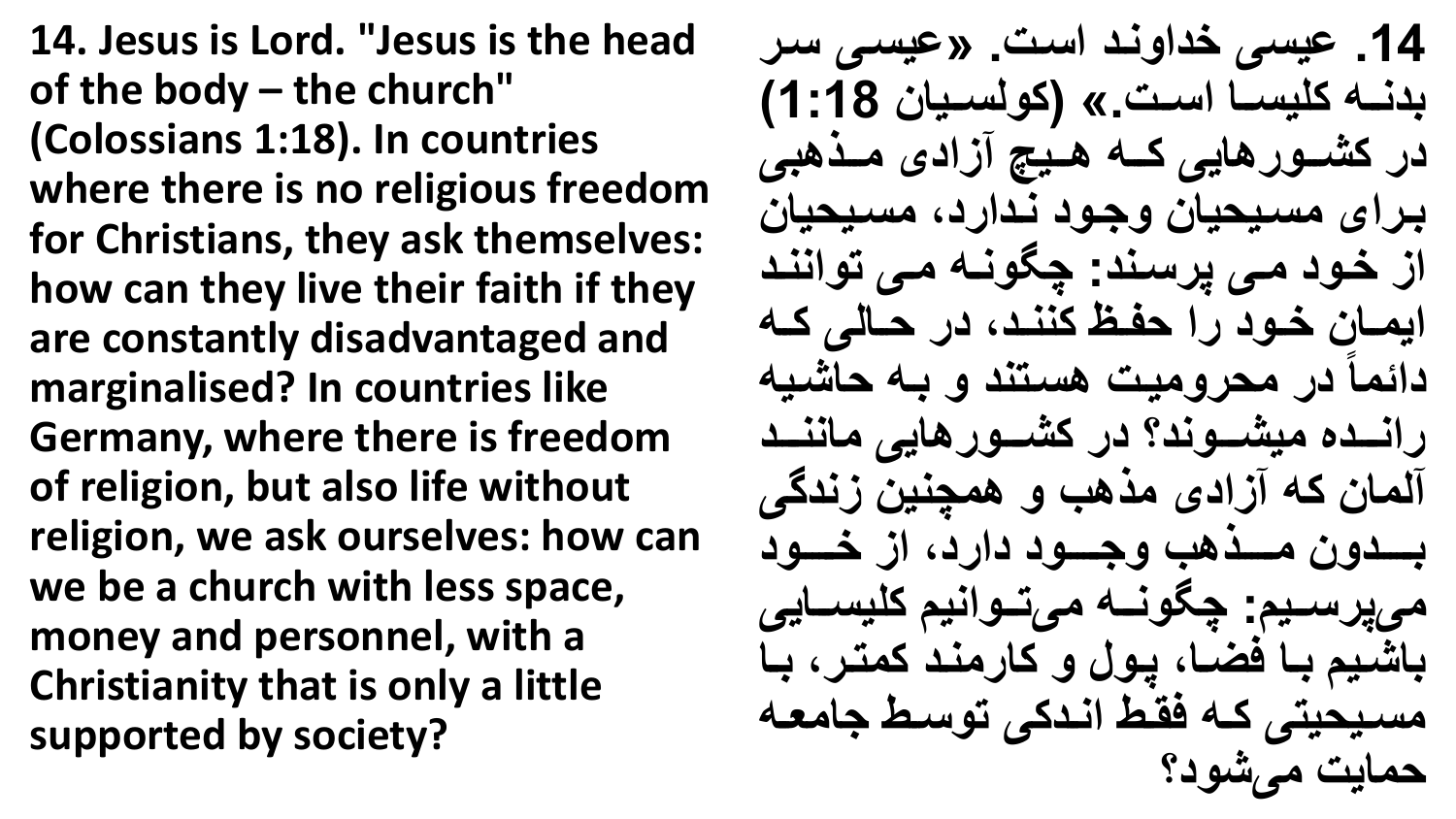**15. Also and especially here: Jesus is the Lord, the Lord of the congregation, of the church, of the Christians. Certainly, the framework conditions in which we live as a congregation are important. These change again and again, and so does the shape of the congregation. But at the centre of the congregation is still and always – Jesus the Lord. Our good shepherd. He leads us as Christians, as a congregation, into a good future. He is and remains our guiding star. We also trust Him in all questions concerning our Christian community.**

15. همچنـين و بــه ويـِـزَّه در اينجــا صـدق م*ـی* کنـد: عیسـی خداونـد است، پروردگـار جماعــت، كليســـا و مســـيحيان<sub>.</sub> مطمئنـــأ چارچوبهایی که مـا بـه عنـوان یـک جامعـه در آن زندگ*ی* می کنیم مهم هستند. اینها همیشه در حال تغییر هستند و شکل جامعه نیز تغییر م*ـی* کنـد. امـا هنـوز و بـرای همیشه در مرکز کلی*سا، ع*یس*ی مسیح* به عنوان خداوند وجود دارد. چوپا*ن* خوب مـا **کن مب گ اان اناوگ مسافنفب و اان اناوگ**  یک کلیسا، به سوی آینده ای خوب هدایت **ماای کناام. گو سااتب ه گهنمااب مااب اااومه و خوگهام مبنام. ماب م گفماب ااب گو ااب تمابی**  سوالات مربوط بـه جامعـه مسـيحي خـود، **خواهیم ماند.**